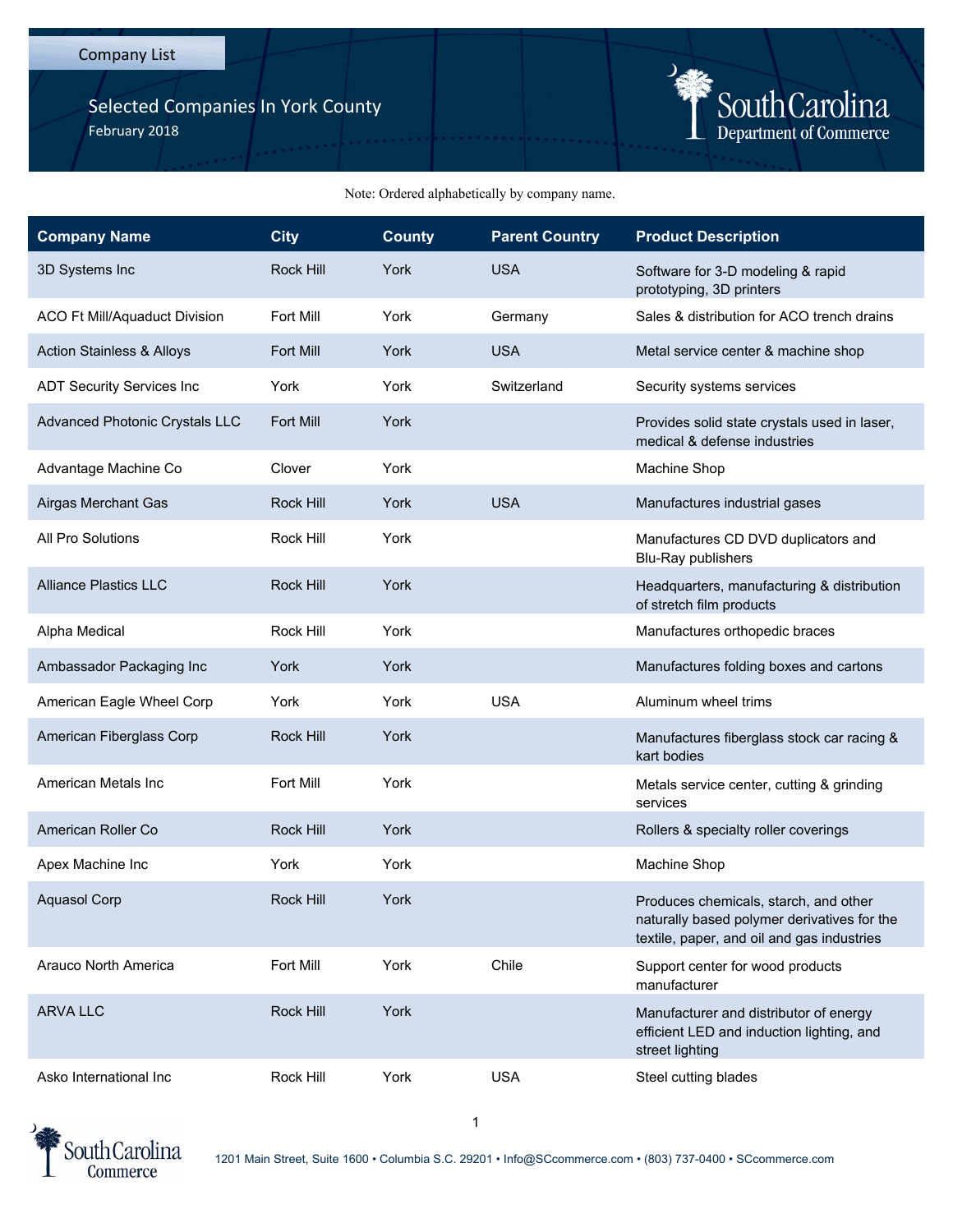| <b>Company Name</b>                                      | <b>City</b>      | <b>County</b> | <b>Parent Country</b> | <b>Product Description</b>                                                                    |
|----------------------------------------------------------|------------------|---------------|-----------------------|-----------------------------------------------------------------------------------------------|
| Atlas Copco Compressors LLC                              | <b>Rock Hill</b> | York          | Sweden                | Headquarters (North American), air and<br>gas compressors                                     |
| Atotech USA Inc                                          | Rock Hill        | York          | France                | Electrochemical applications, plating &<br>surface finishing                                  |
| ATS Carolina                                             | Rock Hill        | York          | Canada                | Systems integration and assembly                                                              |
| Ava Industries Inc.                                      | Rock Hill        | York          |                       | Coated fabrics                                                                                |
| AvCorp International Inc                                 | Fort Mill        | York          |                       | Aftermarket aircraft parts & components                                                       |
| B <sub>2</sub> B                                         | Rock Hill        | York          |                       | Distribution of industrial pipes, valves &<br>fittings                                        |
| <b>Barnyard Utility Buildings</b>                        | Clover           | York          |                       | Portable metal utility buildings                                                              |
| <b>BedGear</b>                                           | Rock Hill        | York          | <b>USA</b>            | Manufacturing & distribution of mattresses<br>& sleep accessories                             |
| <b>Beneficial</b>                                        | <b>Rock Hill</b> | York          | United Kingdom        | <b>Financial services</b>                                                                     |
| <b>BFS Retail &amp; Commercial</b><br>Operations LLC     | Rock Hill        | York          | Japan                 | Automotive tire dealer                                                                        |
| <b>Black &amp; Decker Distribution</b>                   | Fort Mill        | York          | <b>USA</b>            | Distribution of tools                                                                         |
| <b>Bluestar Silicones USA Corp</b>                       | York             | York          | China                 | Silicones incl liquid silicone rubbers, high<br>consistency rubbers & vulcanized<br>silicones |
| Bonomi North America                                     | <b>Rock Hill</b> | York          | Italy                 | Headquarters (NA), sales office for valves<br>& actuators                                     |
| <b>Boral Bricks Inc.</b>                                 | Rock Hill        | York          | Australia             | Brick and structural clay tile                                                                |
| Bradman Lake Inc                                         | Rock Hill        | York          | United Kingdom        | Custom packaging systems and<br>machinery                                                     |
| <b>Britax Child Safety Inc</b>                           | Fort Mill        | York          | Sweden                | Headquarters (NA), Assembly &<br>distribution of car seats & strollers                        |
| <b>Broad River Furniture Distribution</b><br>(Ish Moore) | <b>Fort Mill</b> | York          |                       | HQ, distribution center & customer pick up                                                    |
| <b>Brothers Aviation</b>                                 | Clover           | York          |                       | Composite airframe component repair                                                           |
| C L & D Graphics Inc                                     | Rock Hill        | York          | <b>USA</b>            | <b>Commercial Flexographic Printing</b>                                                       |
| <b>Cabinet Creations Inc</b>                             | Rock Hill        | York          |                       | Manufactures custom kitchen cabinets                                                          |
| Cambridge Marketing Inc                                  | Rock Hill        | York          |                       | Manufactures & distributes disposable<br>healthcare products                                  |
| Caraustar Industrial                                     | Rock Hill        | York          | <b>USA</b>            | Paperboard Mills; recycled paperboard and<br>converted paperboard products                    |
| Cardinal Rubber & Seal                                   | <b>Rock Hill</b> | York          |                       | Custom gasket cutting                                                                         |
| Carolina Ingredients                                     | Rock Hill        | York          |                       | Headquarters, R&D, ingredients & blending<br>services                                         |

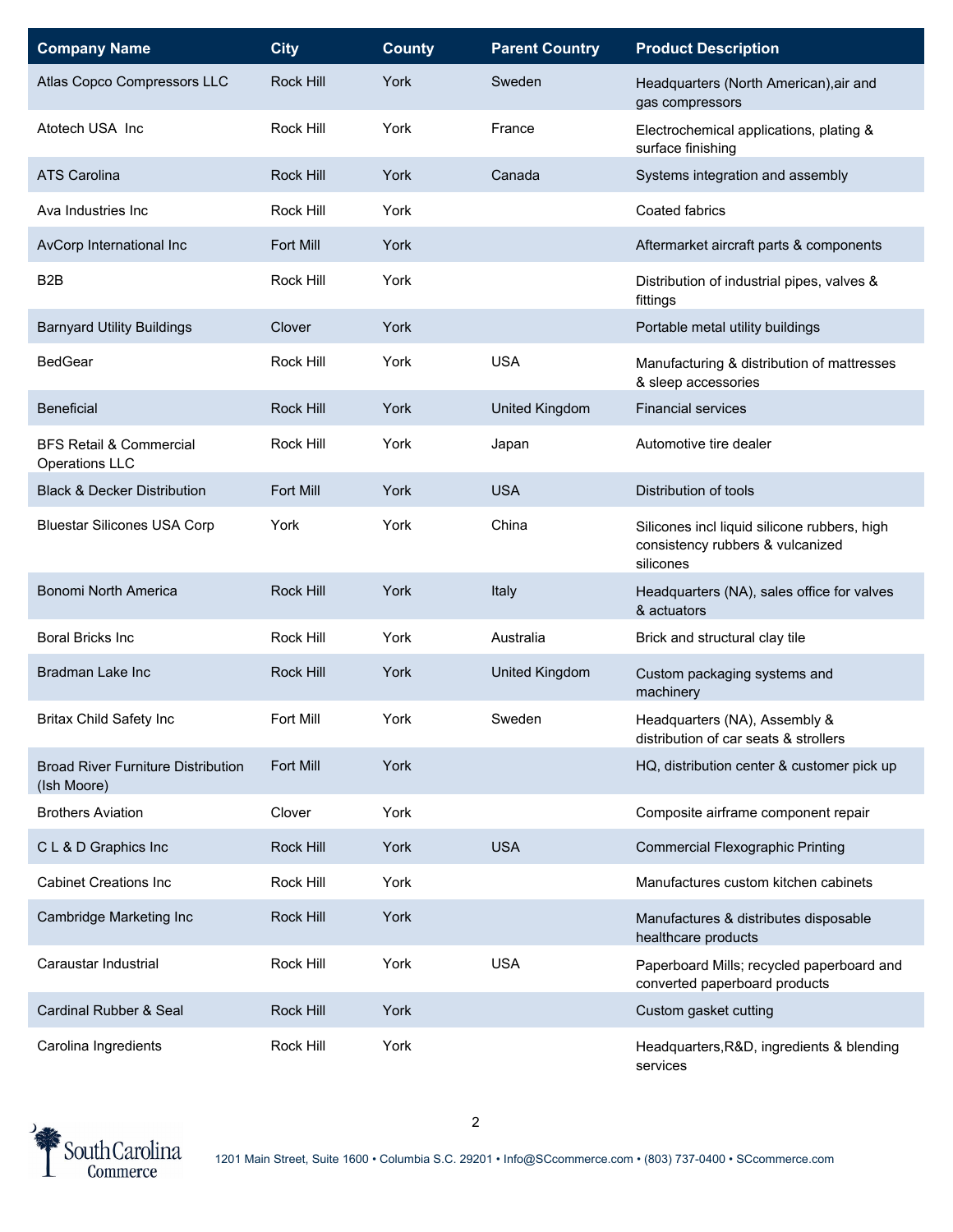| <b>Company Name</b>                  | <b>City</b>      | <b>County</b> | <b>Parent Country</b> | <b>Product Description</b>                                                                                         |
|--------------------------------------|------------------|---------------|-----------------------|--------------------------------------------------------------------------------------------------------------------|
| Carolinas Custom Clad Inc            | <b>Rock Hill</b> | York          |                       | Metal finishing equipment                                                                                          |
| Casual Cushion Corp                  | Rock Hill        | York          |                       | Manufactures replacement cushions &<br>garden umbrellas for outdoor furniture                                      |
| Catoes Welding & Fabrication         | <b>Rock Hill</b> | York          |                       | Metal fabrication and machine shop                                                                                 |
| <b>CEMEX USA</b>                     | Rock Hill        | York          | Mexico                | Concrete building materials                                                                                        |
| <b>Centrex Plastics LLC</b>          | York             | York          | <b>USA</b>            | Plastic injection molding                                                                                          |
| CFM (Carbon Fiber Manufacturing)     | Rock Hill        | York          |                       | Carbon fiber manufacturing for aerospace<br>& automotive racing industries                                         |
| City Awning & Siding                 | Rock Hill        | York          |                       | Manufacture fabric, metal and retractable<br>awnings and canopies                                                  |
| CL&D Graphics                        | Rock Hill        | York          | <b>USA</b>            | Prints & designs labels & packaging for<br>the food processing, pharmaceutical &<br>other industries               |
| <b>Clarus Specialty Products LLC</b> | Rock Hill        | York          |                       | Polish & Other Sanitation Good<br>Manufacturing                                                                    |
| <b>Clover Knits Inc.</b>             | Clover           | York          |                       | Warp & flat knit products                                                                                          |
| <b>Clover Tool Grinding</b>          | Clover           | York          |                       | Tool resharpening & grinding, custom<br>modifications                                                              |
| CM Steel Inc                         | York             | York          |                       | Headquarters, fabrication of structural<br>steel components                                                        |
| Cole Vision Corp                     | Rock Hill        | York          | Italy                 | Optical goods stores                                                                                               |
| <b>Comer Distribution Company</b>    | Rock Hill        | York          |                       | Beer distribution                                                                                                  |
| <b>Commercial Filtration Supply</b>  | <b>Rock Hill</b> | York          | <b>USA</b>            | Supplier of industrial liquid filtration<br>products                                                               |
| <b>Commercial Industrial Supply</b>  | Rock Hill        | York          |                       | Plumbing products & industrial pipe                                                                                |
| <b>Competition Accessories</b>       | Rock Hill        | York          | <b>USA</b>            | Headquarters, distribution of motorcycle,<br>ATV & vehicle accessesories                                           |
| Composite Resources Inc              | Rock Hill        | York          |                       | Composite design, prototyping &<br>manufacturing; stock carbon fiber sheets,<br>tubes, etc; aircraft tubes & seats |
| <b>Composites One</b>                | Rock Hill        | York          | <b>USA</b>            | Distributor of composite materials                                                                                 |
| <b>Coroplast Tape Corporation</b>    | Rock Hill        | York          | Germany               | Adhesive & insulating tapes used in<br>automotive industry                                                         |
| <b>Corson Rubber Products</b>        | Clover           | York          |                       | Extruded & molded rubber products                                                                                  |
| Craco Metals Inc                     | York             | York          |                       | Manufactures studs & joints for steel<br>framing industry                                                          |
| <b>Cross Guard Security Corp</b>     | Rock Hill        | York          | United Kingdom        | Distribution of security cages                                                                                     |
| <b>CUBEX Inc</b>                     | Fort Mill        | York          |                       | <b>Engineering Firm</b>                                                                                            |

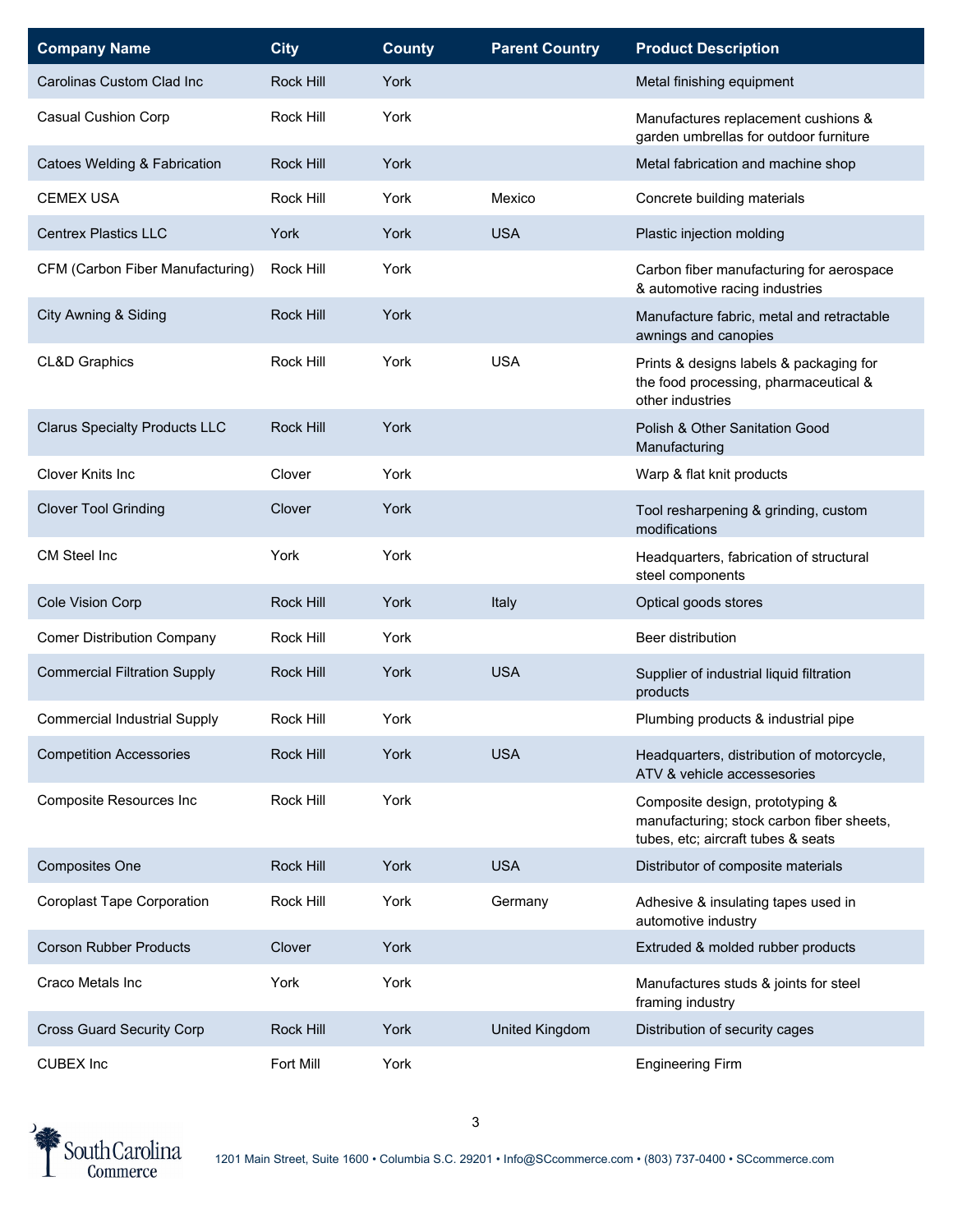| <b>Company Name</b>              | <b>City</b>      | <b>County</b> | <b>Parent Country</b> | <b>Product Description</b>                                             |
|----------------------------------|------------------|---------------|-----------------------|------------------------------------------------------------------------|
| <b>CWF Crating</b>               | York             | York          |                       | Custom wood crates & pallets                                           |
| Daimler Trucks North America     | Fort Mill        | York          | Germany               | Headquarters, vehicle manufacturing                                    |
| Denali Co LLC                    | York             | York          | <b>USA</b>            | Satin badge ribbons                                                    |
| Diversified Signs & Graphics     | York             | York          |                       | Sign Manufacturing                                                     |
| <b>DMP Corp</b>                  | Rock Hill        | York          |                       | Industrial water treatment systems                                     |
| Domtar Paper Co                  | Fort Mill        | York          | Canada                | Paper product manufacturing                                            |
| Domtar Paper Co                  | <b>Rock Hill</b> | York          | Canada                | Manufactures continuous business forms                                 |
| Double B Graphix                 | Rock Hill        | York          |                       | Screen printing, embroidery, sporting<br>goods and gifts               |
| Eagle Manufacturing              | Clover           | York          |                       | Race tire rotisseries, Machine Parts                                   |
| East Coast Pyrotechnics Inc      | Catawba          | York          |                       | Fireworks entertainment, fireworks<br>displays                         |
| Ebara Fluid Handling             | <b>Rock Hill</b> | York          | Japan                 | Assemble pumps & pumping equipment                                     |
| Edgeboard Inc                    | York             | York          | <b>USA</b>            | Edge protectors for packaging applications                             |
| Ehren-Haus Industries Inc        | Fort Mill        | York          |                       | Fabrication, forming & molding of metal &<br>plastic, cable assemblies |
| <b>ELC</b> Industries            | Rock Hill        | York          |                       | Manufactures textile braided products for<br>military                  |
| Employee Benefit Services (EBS)  | Fort Mill        | York          |                       | Medical claims processing and customer<br>service center               |
| Encompass Machines Inc           | Rock Hill        | York          |                       | Orbital & robotic welding & design services                            |
| ESP Associates, PA               | <b>Fort Mill</b> | York          |                       | <b>Engineering Firm</b>                                                |
| Etiket Printing Co Inc           | Fort Mill        | York          |                       | <b>Commercial Lithographic Printing</b>                                |
| Exel Inc                         | Rock Hill        | York          | Germany               | Third party logistics and distribution                                 |
| F H S Supply Co Inc              | Clover           | York          |                       | Manufacture fuels for model cars, racing<br>oils and smokeless car oil |
| FedEx Ground                     | Fort Mill        | York          | <b>USA</b>            | Distribution center                                                    |
| Ferguson Enterprises             | Fort Mill        | York          | United Kingdom        | Supplier of plumbing fixtures                                          |
| Ferguson Enterprises             | Rock Hill        | York          | <b>United Kingdom</b> | Supplier of plumbing fixtures                                          |
| <b>Filtration Group/Filtrair</b> | York             | York          | <b>USA</b>            | Air filtration products                                                |
| <b>Fluid Sciences Inc</b>        | Fort Mill        | York          |                       | Manufactures printing ink                                              |
| <b>FOMAS</b> Inc                 | York             | York          | Italy                 | Forging & seamless rolled rings                                        |
| Fortress Development Ltd         | Rock Hill        | York          |                       | All Other Miscellaneous Textile Product<br><b>Mills</b>                |

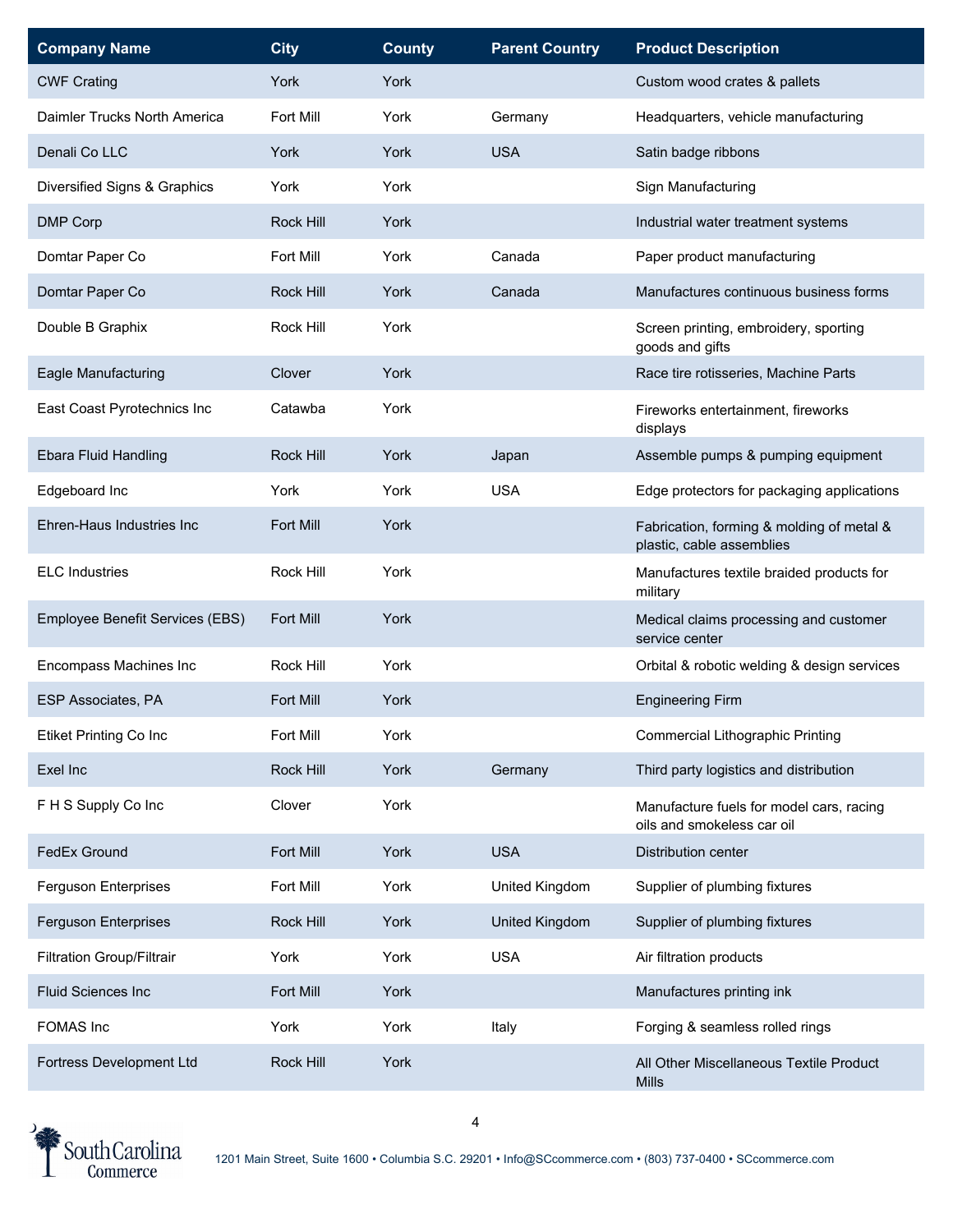| <b>Company Name</b>                        | <b>City</b>          | <b>County</b> | <b>Parent Country</b> | <b>Product Description</b>                                                                                 |
|--------------------------------------------|----------------------|---------------|-----------------------|------------------------------------------------------------------------------------------------------------|
| Fresenius Medical Care/TruBlu<br>Logistics | Rock Hill            | York          | Germany               | Distribution of dialysis products &<br>equipment                                                           |
| G&W Inc                                    | <b>Hickory Grove</b> | York          |                       | <b>Meat Packing</b>                                                                                        |
| <b>Gabriel Performance Products</b>        | Rock Hill            | York          |                       | Headquarters, phenoxy resins, specialty<br>polymers, contract manufacturing &<br>material sourcing         |
| Georgia-Pacific LLC                        | Rock Hill            | York          | <b>USA</b>            | <b>Wood Preservation</b>                                                                                   |
| Ginger Co                                  | Fort Mill            | York          | <b>USA</b>            | Bathroom parts                                                                                             |
| Goettfert Inc                              | Rock Hill            | York          | Germany               | Distributor of industrial rheological<br>measuring equipment                                               |
| Great Lakes Synergy Corp                   | Rock Hill            | York          | <b>USA</b>            | <b>Broadwoven Fabric Mills</b>                                                                             |
| <b>GreenLine Foods</b>                     | <b>Rock Hill</b>     | York          |                       | Distribution of packaged green beans                                                                       |
| Greyne Custom Wood Co                      | Fort Mill            | York          | <b>USA</b>            | Manufacture hardwood flooring                                                                              |
| Groz-Beckert USA Inc                       | Fort Mill            | York          | Germany               | Distribution of textile needles &<br>components                                                            |
| Hall Dielectric Machinery Co               | Rock Hill            | York          |                       | Radio Frequency Heat Sealers                                                                               |
| Harrell Industries Inc                     | <b>Rock Hill</b>     | York          |                       | Blending & packaging of specialty<br>chemicals                                                             |
| Harris Rebar                               | Catawba              | York          | <b>USA</b>            | Rebar fabrication                                                                                          |
| Harrison Machine & Plastic Co              | Clover               | York          | <b>USA</b>            | All Other Plastics Product Manufacturing                                                                   |
| Hartmann USA                               | Rock Hill            | York          | Germany               | Headquarters (US), Incontinence,<br>compression & wound management<br>products                             |
| Hawk Manufacturing                         | Fort Mill            | York          |                       | Machine shop                                                                                               |
| HDR Inc                                    | Rock Hill            | York          |                       | <b>Engineering Firm</b>                                                                                    |
| Hickson Ltd                                | <b>Hickory Grove</b> | York          | <b>USA</b>            | All Other Basic Inorganic Chemical<br>Manufacturing                                                        |
| Honeywell Scanning & Mobility              | Fort Mill            | York          | <b>USA</b>            | Headquarters, Design & production of<br>high-performance image and laser-based<br>data collection hardware |
| Horne Corp                                 | Rock Hill            | York          |                       | Custom tags & labels                                                                                       |
| Huffman Corporation                        | Clover               | York          | <b>USA</b>            | Manufactures CNC machines & tools                                                                          |
| Huffman Technologies                       | Clover               | York          | <b>USA</b>            | Manufacture of CNC machine tools,<br>grinders, lasers, water jets and precision<br>parts                   |
| <b>ICI Paints</b>                          | Rock Hill            | York          | Netherlands           | Paint and wallpaper stores                                                                                 |
| Immedion LLC                               | Rock Hill            | York          | <b>USA</b>            | Data center, cloud computing services                                                                      |

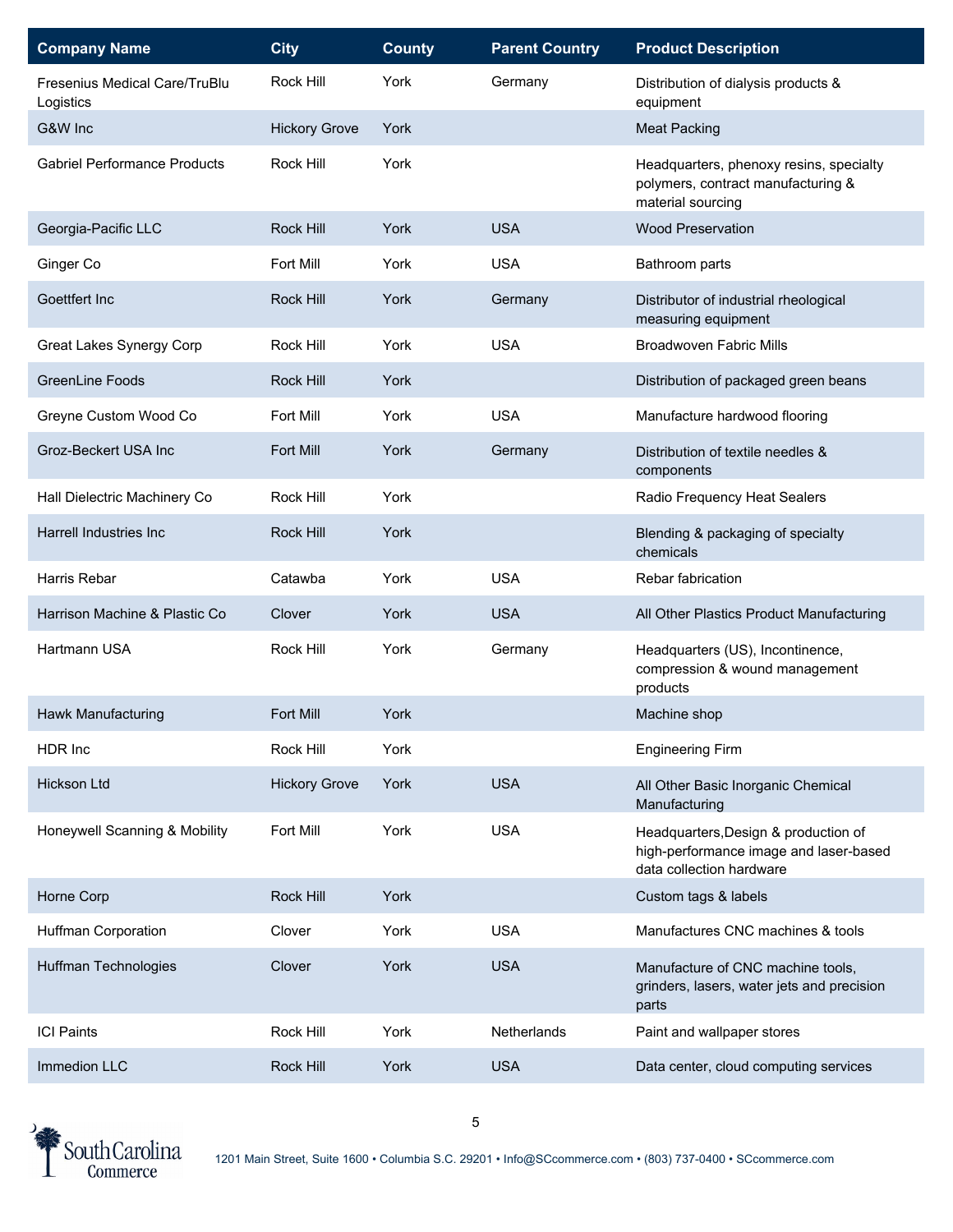| <b>Company Name</b>                               | <b>City</b>      | <b>County</b> | <b>Parent Country</b> | <b>Product Description</b>                                                                                |
|---------------------------------------------------|------------------|---------------|-----------------------|-----------------------------------------------------------------------------------------------------------|
| <b>IMT York LLC</b>                               | York             | York          |                       | Heat treating, zinc phosphate, &<br>metallurgical services                                                |
| Ind-Tech Inc                                      | Clover           | York          |                       | Machine Shop                                                                                              |
| Industrial Test Systems                           | Rock Hill        | York          |                       | Water quality testing strips and meters,<br>radiation monitors                                            |
| Infinity Air Products Inc                         | <b>Rock Hill</b> | York          |                       | Distributor of air quality equipment and gas<br>monitors                                                  |
| Innovative Elastomers Inc (dba<br>Ace Elastomer)  | Rock Hill        | York          |                       | Rubber product manufacturing for<br>mechanical use                                                        |
| International Medical Equipment &<br>Services Inc | <b>Fort Mill</b> | York          |                       | Diagnostic imaging systems, sales &<br>service                                                            |
| Ipso USA                                          | Fort Mill        | York          |                       | Metal stamping                                                                                            |
| <b>Isochem Colors</b>                             | Clover           | York          |                       | Textile dyes & specialty chemicals                                                                        |
| Jameson LLC                                       | Clover           | York          |                       | HQ, Hand tools & lighting for utility &<br>construction industries                                        |
| <b>Jet Metals</b>                                 | Rock Hill        | York          |                       | Manufacture metal building components                                                                     |
| Jtech Sourcing LLC                                | York             | York          |                       | Manufacturers representative                                                                              |
| Kashmer Interactive LLC                           | <b>Fort Mill</b> | York          |                       | Internet marketing services                                                                               |
| Keller USA Inc                                    | Fort Mill        | York          | Germany               | Headquarters, Supplier of industrial air<br>filtration equipment                                          |
| Knot Yet Cabinet Works Inc                        | <b>Rock Hill</b> | York          |                       | Custom cabinet manufacturing                                                                              |
| KOMET USA LLC                                     | Rock Hill        | York          | Germany               | Headquarters (North American) dental<br>instruments                                                       |
| Koppers Performance Chemicals                     | <b>Rock Hill</b> | York          | <b>USA</b>            | Manufactures treated lumber and produces<br>preservative chemicals for wood products                      |
| Kuraray America Inc                               | Fort Mill        | York          | Japan                 | Manufactures Vectran, multifilament used<br>in slings for extreme lifting                                 |
| Laminated Industries Inc                          | Rock Hill        | York          |                       | Nonupholstered Wood Household<br><b>Furniture Manufacturing</b>                                           |
| Laminex                                           | Fort Mill        | York          |                       | Produces and designs plastic cards and<br>ID badges                                                       |
| Lap Tech Industries                               | Clover           | York          |                       | Finishing services for metals & other<br>materials including precision grinding,<br>polishing & deburring |
| Lash Group Inc                                    | Fort Mill        | York          | <b>USA</b>            | Healthcare service provider                                                                               |
| Lava USA Inc                                      | York             | York          | Belgium               | Manufactures knitted fabrics for mattress<br>covers, warehouse                                            |
| Lears Welding & Fabrication                       | Rock Hill        | York          |                       | Machine Shop                                                                                              |
| Legrand North America Inc                         | Fort Mill        | York          | France                | Distribution of electrical products                                                                       |

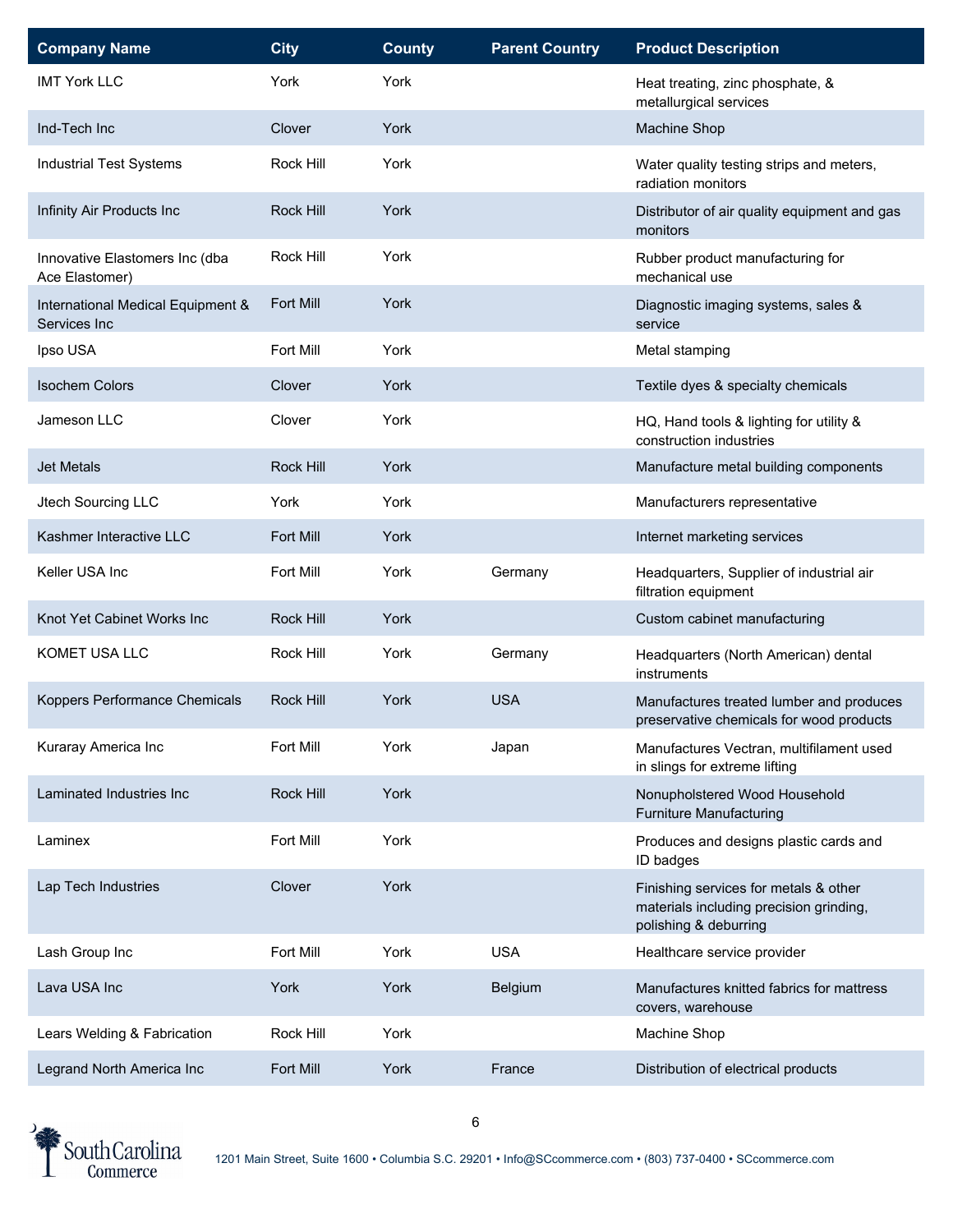| <b>Company Name</b>                                     | <b>City</b>      | <b>County</b> | <b>Parent Country</b> | <b>Product Description</b>                                                                       |
|---------------------------------------------------------|------------------|---------------|-----------------------|--------------------------------------------------------------------------------------------------|
| Lehigh Hanson Lowrys Quarry                             | McConnells       | York          | Germany               | Stone and construction aggregates                                                                |
| Lincoln Textile Sales Inc                               | Clover           | York          |                       | Weft Knit Fabric Mills                                                                           |
| Logo Works Inc                                          | Rock Hill        | York          |                       | <b>Other Commercial Printing</b>                                                                 |
| Lord & Company                                          | Fort Mill        | York          |                       | Engineering, design, and implementation<br>of fully-integrated, micro-processor based<br>systems |
| <b>Lumax Lubrication Equipment</b>                      | Fort Mill        | York          | <b>USA</b>            | Distribution of lubrication equipment                                                            |
| Maclean-Fogg Co                                         | York             | York          | <b>USA</b>            | High voltage insulators                                                                          |
| Magpie Machining                                        | Rock Hill        | York          |                       | CNC machining, molds & die making                                                                |
| Marc IV Vending                                         | Rock Hill        | York          |                       | <b>Automatic Vending Machine</b><br>Manufacturing                                                |
| Martin Marietta Materials Inc                           | Rock Hill        | York          | <b>USA</b>            | Cut Stone & Stone Product Manufacturing                                                          |
| <b>McKesson Corp</b>                                    | <b>Rock Hill</b> | York          | <b>USA</b>            | Distribution of healthcare products                                                              |
| Mergent                                                 | Fort Mill        | York          |                       | Headquarters, business financial data                                                            |
| Meritor Inc                                             | York             | York          | <b>USA</b>            | On-highway brakes & components                                                                   |
| Mias, Inc                                               | Fort Mill        | York          | Germany               | Material load handling equipment                                                                 |
| Miracle Ear                                             | Rock Hill        | York          | Italy                 | Hearing testing services                                                                         |
| Mood Media (Muzak)                                      | Fort Mill        | York          | Canada                | Music & broadcasting services                                                                    |
| <b>MSEP LLC</b>                                         | Rock Hill        | York          |                       | Contract packaging & labeling services                                                           |
| <b>MSI Forks</b>                                        | Rock Hill        | York          | United Kingdom        | Manufactures forklift parts                                                                      |
| Munzing                                                 | Clover           | York          | Germany               | Manufactures anti-foam agents and<br>chemicals                                                   |
| Names In A Hurry                                        | Indian Land      | York          |                       | Custom signs, embroidery & screen<br>printing                                                    |
| <b>Nation Ford Chemical</b>                             | Fort Mill        | York          |                       | Specialty organic chemicals, grinding &<br>blending services                                     |
| nGROUP Inc                                              | Fort Mill        | York          |                       | Labor management software &<br>management services                                               |
| Nomad Metallurgy Inc                                    | Fort Mill        | York          |                       | <b>Engineering services</b>                                                                      |
| North by Honeywell                                      | Clover           | York          | <b>USA</b>            | Manufactures safety gloves                                                                       |
| Northern Tool & Equipment<br><b>Distribution Center</b> | Fort Mill        | York          | <b>USA</b>            | Distribution of tools                                                                            |
| <b>NSC USA</b>                                          | Fort Mill        | York          | France                | Designs and manufactures machinery for<br>textile and packaging industries                       |

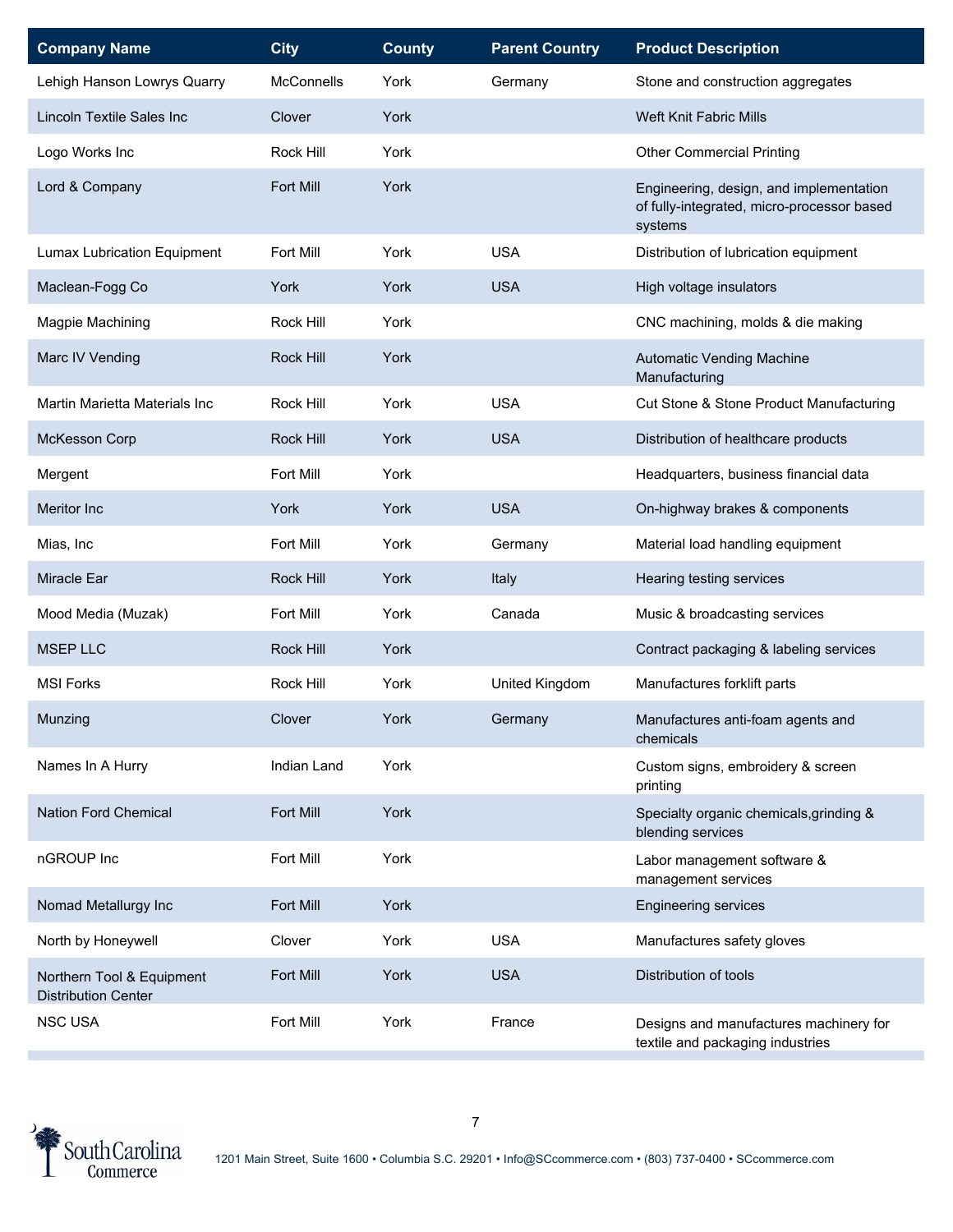| <b>Company Name</b>                                              | <b>City</b>      | <b>County</b> | <b>Parent Country</b> | <b>Product Description</b>                                  |
|------------------------------------------------------------------|------------------|---------------|-----------------------|-------------------------------------------------------------|
| <b>NU AIR USA</b>                                                | <b>Rock Hill</b> | York          | Italy                 | Distribution & service of gas and air<br>compressors        |
| Oerlikon Balzers Coating USA                                     | <b>Rock Hill</b> | York          | Switzerland           | Physical vapor deposition (PVD) coating                     |
| <b>Old Master Putter</b>                                         | York             | York          |                       | Manufacture hickory shafted golf putters                    |
| <b>Oldcastle Building Envelope</b>                               | <b>Rock Hill</b> | York          | Ireland               | Tempered & insulated glass products                         |
| OneMain Holdings                                                 | <b>Fort Mill</b> | York          | <b>USA</b>            | Consumer financial services                                 |
| <b>Orthodontic Associates</b>                                    | <b>Rock Hill</b> | York          |                       | <b>Dental Laboratories</b>                                  |
| Ovako North America Inc                                          | <b>Fort Mill</b> | York          | Sweden                | Sales office for Ovaka-metal bars, rings &<br>tubes         |
| Overhead Door Co                                                 | Rock Hill        | York          | Japan                 | Distribution of door systems                                |
| Paddock Pool Equipment Co Inc                                    | <b>Rock Hill</b> | York          |                       | Custom fabrication                                          |
| Parnell-Martin Co                                                | <b>Rock Hill</b> | York          | United Kingdom        | Distribution of plumbing equipment                          |
| PART Inc (Plastics Advanced<br>Research Technology)              | Clover           | York          |                       | Plastic injection molding for auto industry                 |
| Parts Exchange                                                   | Fort Mill        | York          |                       | Sells new, rebuilt or overhauled aircraft<br>exhaust parts  |
| <b>Pattern Paving</b>                                            | <b>Rock Hill</b> | York          |                       | Decorative paving products                                  |
| Pattern Paving                                                   | Fort Mill        | York          |                       | Asphalt paving mixtures and blocks                          |
| PBI Performance Products Inc                                     | Rock Hill        | York          | <b>USA</b>            | Thermal & flame resistant fibers                            |
| PDM US Corp                                                      | Rock Hill        | York          | Italy                 | Manufactures pre-insulated copper pipe                      |
| Pepsi-Cola Metropolitan Btlng                                    | <b>Rock Hill</b> | York          | <b>USA</b>            | Soft Drink Manufacturing and Distribution<br>Center         |
| Performance Friction Corp                                        | Clover           | York          |                       | Manufacture carbon metallic disc brakes                     |
| PermaShrink Company                                              | Clover           | York          |                       | Manufactures rubber shrinking belts for<br>textile industry |
| <b>PFG Customized</b><br>Distribution(Performance Food<br>Group) | Rock Hill        | York          | <b>USA</b>            | Food distribution                                           |
| <b>Pharr Yarns Clover Division</b>                               | Clover           | York          | <b>USA</b>            | Carpet yarn                                                 |
| Philadelphia Grating Co Inc                                      | Rock Hill        | York          | <b>USA</b>            | Ornamental & Architectural Metal Work<br>Manufacturing      |
| Phillips Scientific Inc Of SC                                    | <b>Rock Hill</b> | York          |                       | Manufactures PTFE tubing & gaskets                          |
| <b>Plastics Advanced Research</b><br>Techology (PART)            | Clover           | York          |                       | Plastic injection molding                                   |
| <b>PNC Bank</b>                                                  | <b>Rock Hill</b> | York          | <b>USA</b>            | Commercial bank                                             |

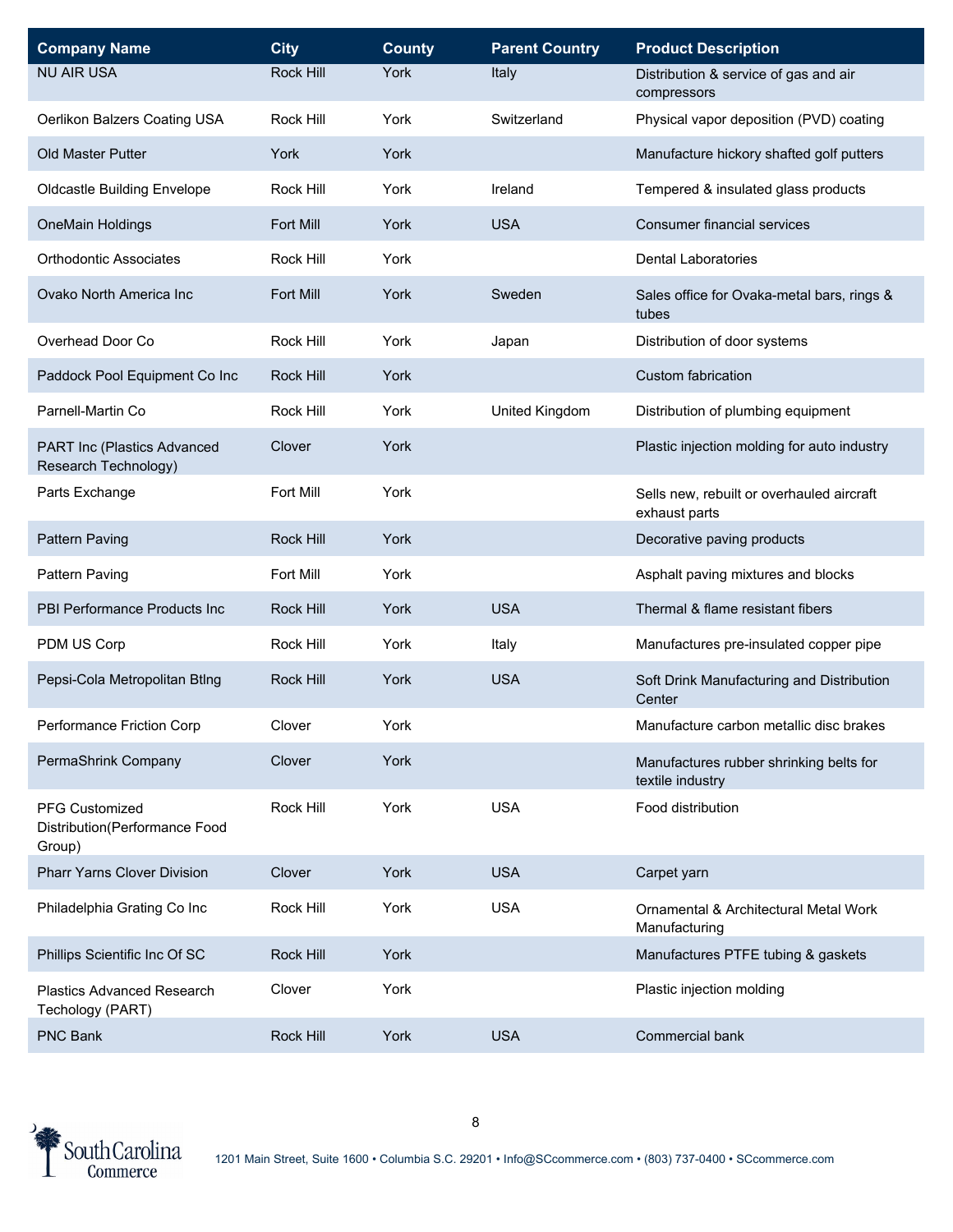| <b>Company Name</b>                          | <b>City</b>      | <b>County</b> | <b>Parent Country</b> | <b>Product Description</b>                                                        |
|----------------------------------------------|------------------|---------------|-----------------------|-----------------------------------------------------------------------------------|
| Polymer Processing Inc                       | Rock Hill        | York          |                       | Blending & grinding of processed plastics;<br>Custom packaging                    |
| <b>Portable Machining Services</b>           | <b>Rock Hill</b> | York          |                       | Machine Shop offering on-site machining<br>and heat treating                      |
| Porvair Filtration Group Inc                 | Rock Hill        | York          | United Kingdom        | Filters & filtration systems                                                      |
| Possehl Connector Services Inc               | <b>Rock Hill</b> | York          | Germany               | Plated electrical connectors                                                      |
| Powertec Industrial Motors Inc               | Rock Hill        | York          | <b>USA</b>            | Manufactures industrial motors & drives                                           |
| Pro Cal Professional Decals                  | <b>Rock Hill</b> | York          |                       | Vinyl graphics & decals                                                           |
| Pro-Bal Industrial Balancers                 | Fort Mill        | York          |                       | Service & repair of industrial balancing<br>machines                              |
| Progressive Plastics Inc                     | Clover           | York          |                       | Injection molding                                                                 |
| <b>Provident Community Bancshares</b><br>Inc | Rock Hill        | York          |                       | Bank holding company                                                              |
| <b>Pulcra Chemicals LLC</b>                  | Rock Hill        | York          | Turkey                | Textile & fiber processing chemicals                                              |
| Puraqua Products Inc                         | Rock Hill        | York          |                       | Manufactures chlorination equipment                                               |
| <b>PVC Fittings Online</b>                   | <b>Rock Hill</b> | York          |                       | Supplier of PVC pipe & plumbing supplies                                          |
| Queen City Plastics Inc                      | Fort Mill        | York          |                       | Manufacture PVC conduit and plastic<br>pipes                                      |
| <b>Qure Medical</b>                          | <b>Rock Hill</b> | York          | <b>USA</b>            | Corporate headquarters, polyisoprene &<br>other rubber components for medical use |
| R Hanauer Inc                                | Fort Mill        | York          |                       | Bow ties, cumberbund sets, and pocket<br>squares                                  |
| Red-Line Inc                                 | <b>Rock Hill</b> | York          |                       | Chemical toll blending & packaging<br>services                                    |
| Regal Graphics Inc                           | Rock Hill        | York          |                       | Commercial Lithographic Printing                                                  |
| <b>Renew Resources LLC</b>                   | Rock Hill        | York          | <b>USA</b>            | Recycles antifreeze, textles, metal, pallets<br>& oil filters                     |
| Resifence Inc                                | Fort Mill        | York          |                       | Metal & wood fencing                                                              |
| <b>Resolute Forest Products</b>              | Catawba          | York          | Canada                | Commercial printing papers and market<br>pulp                                     |
| Reynolds Industries Inc                      | Fort Mill        | York          |                       | Industrial mixing & processing equipment<br>& pumps                               |
| Rock Hill Coca-Cola Bottling                 | Rock Hill        | York          |                       | Coca-Cola distribution                                                            |
| Rock Hill Industrial Piping &<br>Fabrication | Catawba          | York          |                       | Piping & CNC machining                                                            |
| Ross Stores Distribution Center              | Fort Mill        | York          | <b>USA</b>            | Distribution center for stores                                                    |
| Rudolf Venture Chemical Inc                  | Rock Hill        | York          | Germany               | Textile finishing & coating services                                              |

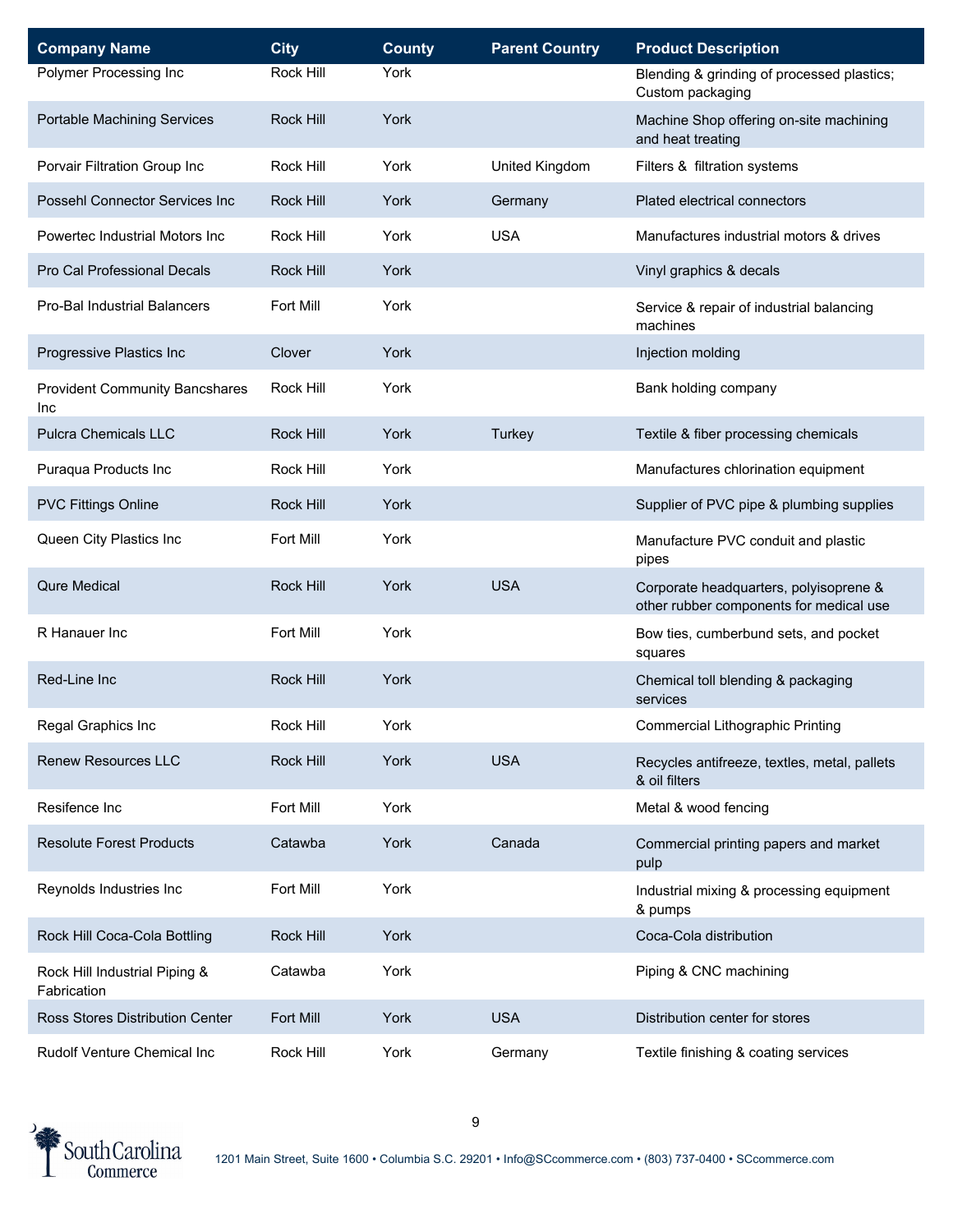| <b>Company Name</b>                     | <b>City</b>      | <b>County</b> | <b>Parent Country</b> | <b>Product Description</b>                                                               |
|-----------------------------------------|------------------|---------------|-----------------------|------------------------------------------------------------------------------------------|
| <b>Rustic Label</b>                     | <b>Fort Mill</b> | York          |                       | Quality custom label and tag manufacturer                                                |
| Samuel Strapping Systems Inc            | Fort Mill        | York          | Canada                | Manufactures & supplies steel & plastic<br>strapping and packaging systems               |
| Sanmina-SCI                             | Fort Mill        | York          | <b>USA</b>            | Medical products repair & service center                                                 |
| SC Solar Inc                            | Rock Hill        | York          |                       | Solar products                                                                           |
| Schaeffler Group USA Inc                | <b>Fort Mill</b> | York          | Germany               | Corporate offices, roller bearings &<br>components                                       |
| <b>SDL Atlas and Textile Innovators</b> | Rock Hill        | York          |                       | Textile testing equipment, supplies and<br>consumables                                   |
| Seagrave Carolina                       | <b>Rock Hill</b> | York          | <b>USA</b>            | Firetruck & fire apparatus manufacturing                                                 |
| <b>SEM Products Inc.</b>                | Rock Hill        | York          |                       | Headquarters, aerosols, adhesives &<br>coatings                                          |
| Sentury Reagents Inc                    | <b>Rock Hill</b> | York          |                       | Inorganic chemicals, chromium                                                            |
| Sherer Dental Laboratory Inc            | Rock Hill        | York          |                       | <b>Manufactures Dental Prosthetics</b>                                                   |
| Shutterfly Inc                          | <b>Fort Mill</b> | York          | <b>USA</b>            | Production & distribution of stationery &<br>greeting cards, personal publishing service |
| Sigma Products                          | Fort Mill        | York          |                       | Manufactures & distributes heat testing<br>products for US military                      |
| Sign Techniques                         | <b>Rock Hill</b> | York          |                       | Manufacture signs                                                                        |
| Silcotech Carolina Inc                  | York             | York          | Canada                | Silicone injection molding                                                               |
| Sodexo Inc                              | <b>Rock Hill</b> | York          | France                | Food & facilities management services                                                    |
| Softex Paper Inc                        | Rock Hill        | York          | <b>USA</b>            | Paper towels, toilet paper & napkins                                                     |
| Solvay Carbon Fibers                    | <b>Rock Hill</b> | York          | Belgium               | Carbon fiber reinforcements for aerospace,<br>military & industrial applications         |
| Southeastern Industrial Inc             | Rock Hill        | York          |                       | Mechanical contractor, machine shop                                                      |
| Southeastern Industrial Mch             | Rock Hill        | York          |                       | Machine Shop                                                                             |
| Southeastern Liquid Analyzers           | York             | York          |                       | Design and manufacture liquid sampling<br>equipment and reusable plastic drink<br>straws |
| Southland Life Insurance Co             | Rock Hill        | York          | Netherlands           | Life Insurance                                                                           |
| Sparks Belting Company                  | Fort Mill        | York          | <b>USA</b>            | Rubber & Plastics Hoses & Belting<br>Manufacturing                                       |
| Springfield LLC                         | <b>Rock Hill</b> | York          | <b>USA</b>            | Administrave offices                                                                     |
| Springfield Manufacturing LLC           | Clover           | York          |                       | Waterjet machining services, drilling &<br>cutting                                       |
| <b>Springs Creative Products</b>        | Rock Hill        | York          |                       | Headquarters, distribution of fabric & craft<br>products                                 |

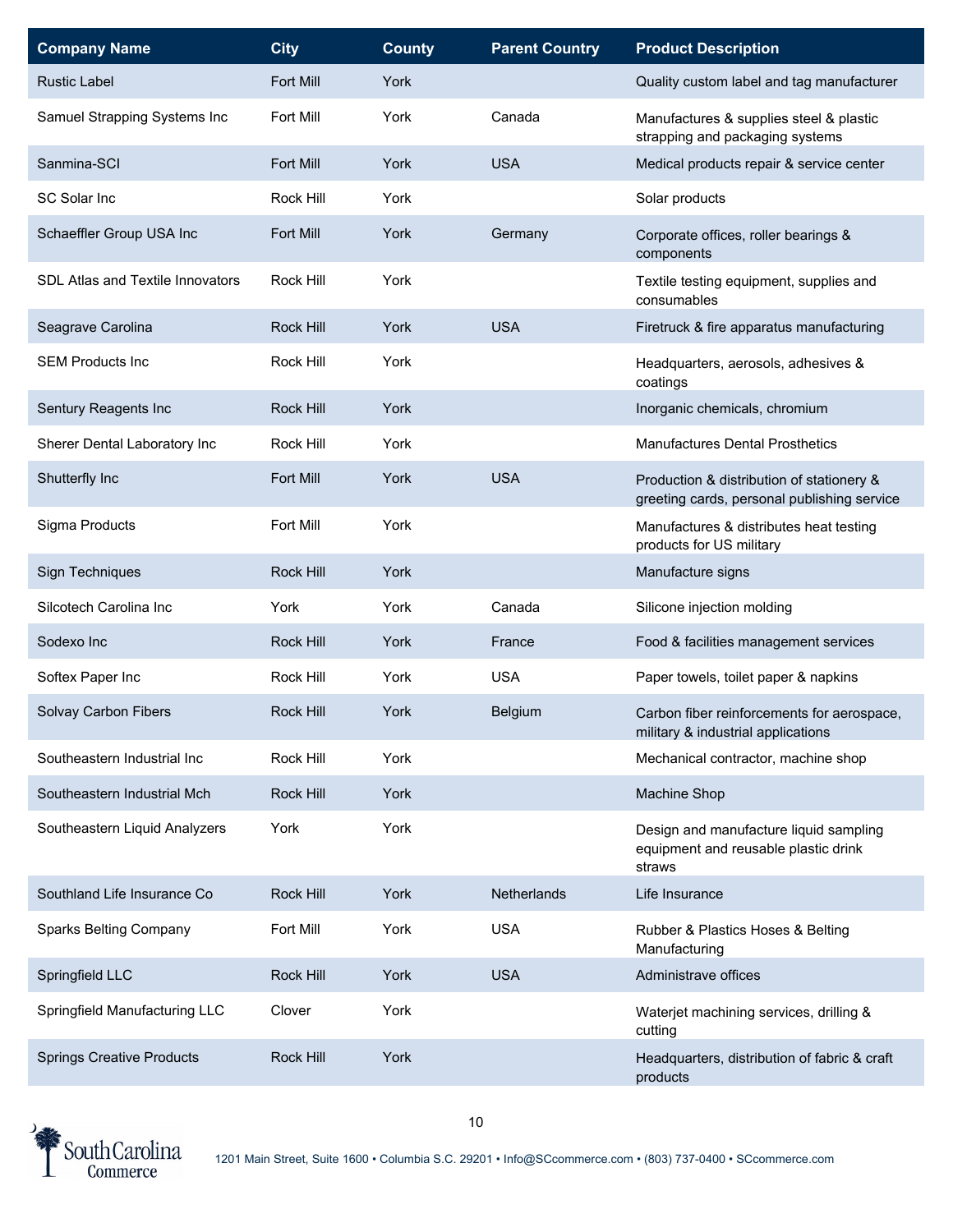| <b>Company Name</b>                          | <b>City</b>      | <b>County</b> | <b>Parent Country</b> | <b>Product Description</b>                                                                      |
|----------------------------------------------|------------------|---------------|-----------------------|-------------------------------------------------------------------------------------------------|
| Springs Global US Inc                        | Fort Mill        | York          | <b>Brazil</b>         | Headquarters (NA)                                                                               |
| <b>Stafast Products Inc</b>                  | Fort Mill        | York          | <b>USA</b>            | Fastener, button, needle & pin<br>manufacturing                                                 |
| State Farm Distribution Center               | Rock Hill        | York          |                       | Distribution of forms & supplies                                                                |
| Sunbelt Corp                                 | <b>Rock Hill</b> | York          |                       | Synthetic Organic Dye for textiles, Solvent<br>Dyes, & Pigment Manufacturing                    |
| Sunbelt Packaging LLC                        | York             | York          |                       | Distribution of packaging materials,<br>industrial supplies & thread                            |
| <b>Sunbelt Rentals</b>                       | Fort Mill        | York          | <b>United Kingdom</b> | Equipment rental                                                                                |
| Superior Washer & Gasket Corp                | Rock Hill        | York          | <b>USA</b>            | Manufactures metal stampings, rubber<br>washers & shims                                         |
| Supermetal                                   | Rock Hill        | York          | Canada                | Supplies, fabricates & erects structural<br>steel                                               |
| T & W Textile Machinery Inc                  | Clover           | York          |                       | Remanufacturing of textile machines &<br>textile machine parts                                  |
| <b>Terex Services</b>                        | Rock Hill        | York          | <b>USA</b>            | Manufactures light towers & extended<br>reach forklifts                                         |
| Thermal Fluid Technologies Inc               | Fort Mill        | York          |                       | Fluid testing service                                                                           |
| <b>Thies Corp</b>                            | <b>Rock Hill</b> | York          | Germany               | Service of textile machinery and<br>equipment                                                   |
| <b>Thomas Concrete</b>                       | Clover           | York          | Sweden                | Ready-mixed concrete                                                                            |
| <b>Thomas Concrete</b>                       | Fort Mill        | York          | Sweden                | Ready-mixed concrete                                                                            |
| <b>Thomas Concrete</b>                       | Rock Hill        | York          | Sweden                | Ready-Mix Concrete Manufacturing                                                                |
| Tire Kingdom Inc                             | <b>Rock Hill</b> | York          | Japan                 | Tire retreading and repair shops                                                                |
| Tire Kingdom Inc                             | Rock Hill        | York          | Japan                 | Tire retreading and repair shops                                                                |
| <b>TNG</b>                                   | Fort Mill        | York          | Canada                | Distribution of magazines & periodicals                                                         |
| <b>Toray International America</b>           | Fort Mill        | York          | Japan                 | Distribution of microfiber materials                                                            |
| <b>Toshiba America Business</b><br>Solutions | York             | York          | Japan                 | Wholesale office equipment                                                                      |
| Transaxle Manufacturing of<br>America Corp   | Rock Hill        | York          | Japan                 | Transaxles for small tractors & utility<br>vehicles                                             |
| <b>Transcat Inc</b>                          | Rock Hill        | York          | <b>USA</b>            | Instrument Manufacturing For Measuring &<br><b>Testing Electricity &amp; Electrical Signals</b> |
| Trigon Engineering Consultants,<br>Inc.      | Rock Hill        | York          |                       | <b>Engineering Firm</b>                                                                         |
| Triplett-King & Associates, Inc.             | Rock Hill        | York          |                       | <b>Engineering Firm</b>                                                                         |
| Tucker Ornamental Iron & Steel<br>Works      | Rock Hill        | York          |                       | Welding and custom ornamental<br>fabrication                                                    |

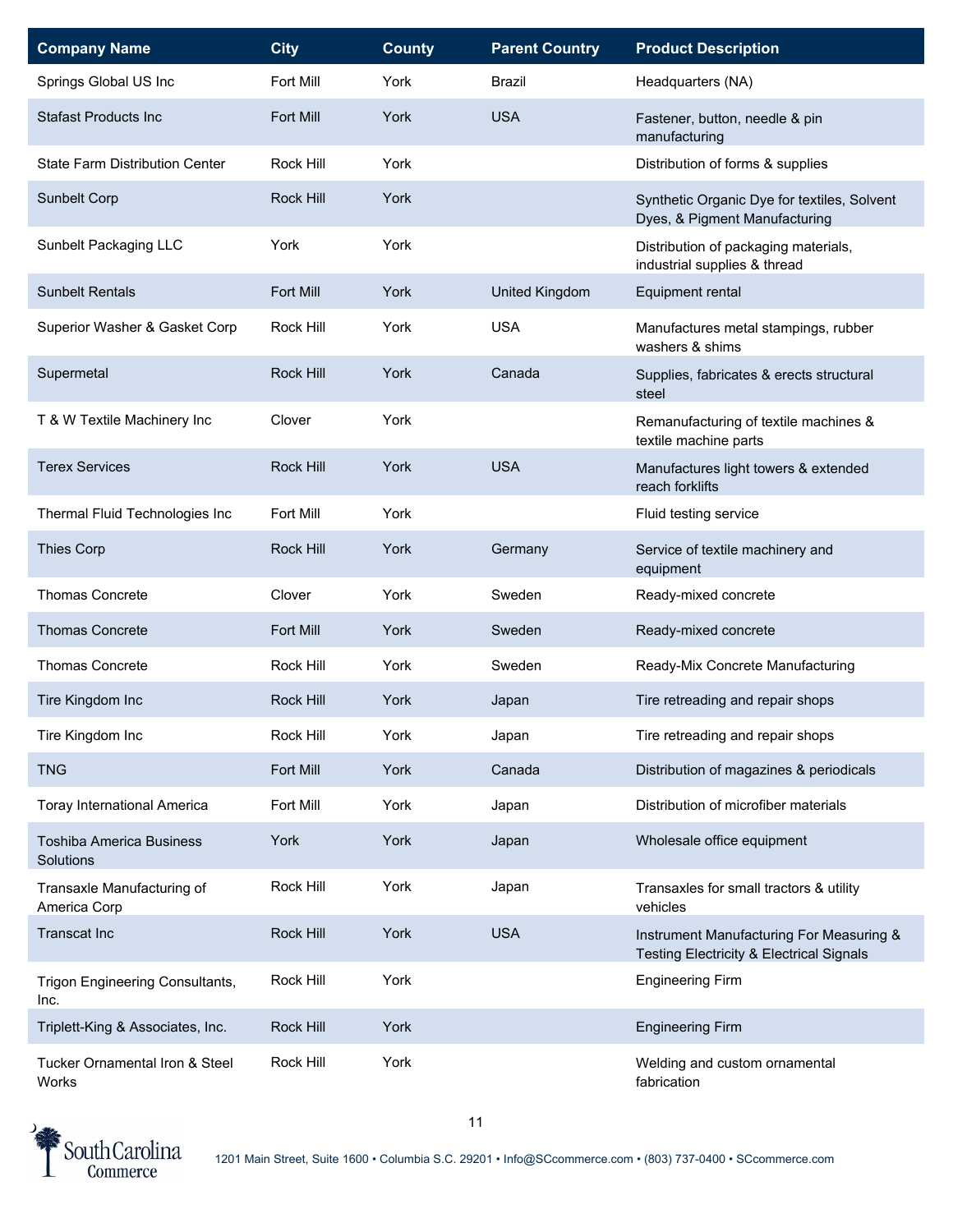| <b>Company Name</b>                                     | <b>City</b>      | <b>County</b> | <b>Parent Country</b> | <b>Product Description</b>                                                                                                                                    |
|---------------------------------------------------------|------------------|---------------|-----------------------|---------------------------------------------------------------------------------------------------------------------------------------------------------------|
| Tuscarora Yarns Inc                                     | Clover           | York          |                       | Cotton, synthetic & blended yarns                                                                                                                             |
| <b>UC Synergetic</b>                                    | Fort Mill        | York          | <b>USA</b>            | Engineering & technical services                                                                                                                              |
| <b>United States Aluminum</b>                           | <b>Rock Hill</b> | York          | <b>USA</b>            | Metal window & door manufacturing                                                                                                                             |
| <b>Universal Components</b>                             | Rock Hill        | York          |                       | Actuated Valves & Accessories, Manual<br>Valves, Relief Valves, Check Valves,<br>Pressure Gauges & Thermometers,<br>Mufflers, Inline Filters, and Y Strainers |
| Universal Products Inc                                  | <b>Rock Hill</b> | York          |                       | Manufactures metal dog kennels and<br>chain link fences                                                                                                       |
| <b>URS Nuclear Center</b>                               | Fort Mill        | York          | <b>USA</b>            | <b>Engineering Firm</b>                                                                                                                                       |
| <b>US Foods Inc</b>                                     | Fort Mill        | York          | <b>USA</b>            | Foodservice supplier                                                                                                                                          |
| <b>VELUX America Inc</b>                                | Fort Mill        | York          | Denmark               | Sales and marketing office for Velux roof,<br>windows, and skylights                                                                                          |
| Venture Industries Inc                                  | Rock Hill        | York          |                       | Injection molded rubber parts, sleeves &<br>rolls                                                                                                             |
| Vitro America Inc                                       | Rock Hill        | York          |                       | Installer of auto replacment glass                                                                                                                            |
| <b>WEC Carolina Energy Solutions</b>                    | Rock Hill        | York          | Japan                 | Welding & machining services for nuclear<br>industry                                                                                                          |
| Weima America Inc                                       | Fort Mill        | York          | Germany               | Sale & service of shredding machines                                                                                                                          |
| Wells Fargo Home Mortgage Inc                           | Fort Mill        | York          |                       | Mortgage services                                                                                                                                             |
| <b>West Marine</b>                                      | Rock Hill        | York          | <b>USA</b>            | Manufactures rigging assemblies for<br>sailboats                                                                                                              |
| <b>West Marine Distribution Ctr</b>                     | <b>Rock Hill</b> | York          | <b>USA</b>            | Distribution of boating supplies                                                                                                                              |
| Wikoff Color Corp                                       | Fort Mill        | York          | <b>USA</b>            | Printing Ink Manufacturing                                                                                                                                    |
| Williams & Fudge Inc                                    | Rock Hill        | York          |                       | Student loan management service center                                                                                                                        |
| Williams Engineering - A Keck &<br>Wood, Inc Subsidiary | Rock Hill        | York          |                       | <b>Engineering services</b>                                                                                                                                   |
| Winbro Group Technologies                               | Rock Hill        | York          | <b>USA</b>            | Production of cooling holes & forms on<br>turbine & combustion components                                                                                     |
| WingFan                                                 | Rock Hill        | York          | Germany               | Design & service of axial impellers                                                                                                                           |
| <b>Workmans Pallet Service</b>                          | <b>Rock Hill</b> | York          |                       | Wood container, pallet manufacturing &<br>pallet repair                                                                                                       |
| Worksman Cycles                                         | Conway           | York          | <b>USA</b>            | Manufactures bicycles, tricycles & food<br>vending carts                                                                                                      |
| World Wide Welding Inc                                  | Fort Mill        | York          | <b>USA</b>            | Distribution of welding products                                                                                                                              |
| Yamato USA Inc                                          | Fort Mill        | York          | Japan                 | Industrial sewing machinery and<br>equipment                                                                                                                  |